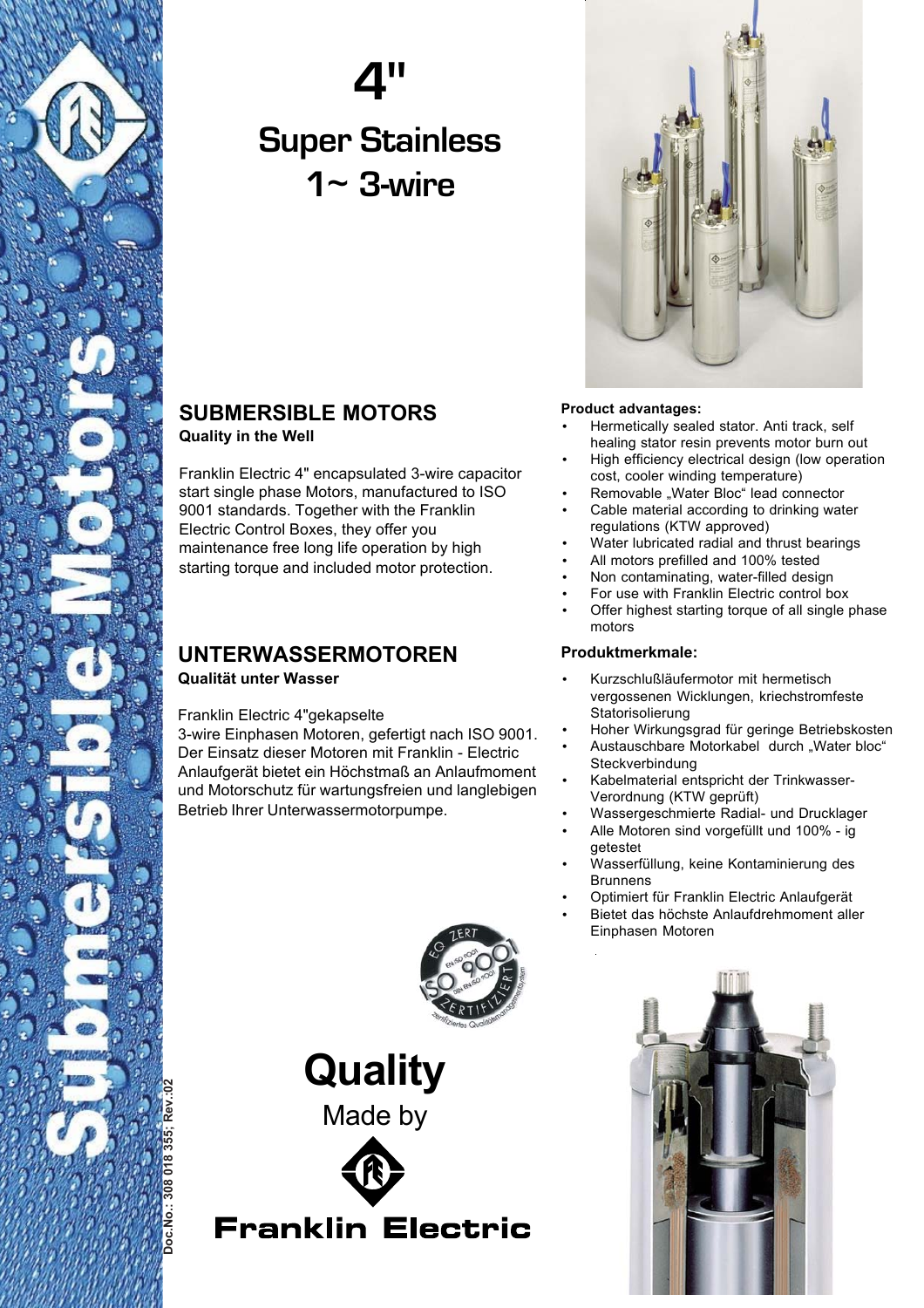# **4" Super Stainless 1**~ **3-wire**



**Technical Specification Standard Motor**

#### 4" NEMA flange

- Rotation: CCW facing shaft end
- Degree of protection: IP68
- Insulation: Cl. B
- Rated Ambient temp.: 30°C
- Cooling flow: Motors 2,2 kW and larger: min 8 cm/sec
- Starts/h: 20
- Mounting: vertical/horizontal
- Voltage tolerance:  $+6\%$  / -10% U.
- Motor protection: included Franklin Electric Control Boxes

### **Options**

- Motor cable KTW, VDE approved (1,5m/2,5m; special lengths available)
- Complete 316 SS Motor with SiC seal
- Built-in lightning arrestor

## **Technische Spezifikation Standard Motor**

- 4" NEMA Flansch
- Drehrichtung: gegen den Uhrzeigersinn bei Blick auf die Welle
- Schutzart: IP 68
- Isolation: Kl. B
- Umgeb. Temp.: max 30°C
- Kühlmittelgeschwindigkeit: über 2,2kW min.8cm/sec.
	- Starts/h: 20
- Einbaulage: vertikal/horizontal
- Spannungstoleranz:  $+6\%$  / -10%  $U_{N}$
- Motorschutz: integriert in Franklin Electric Anlaufgeräte

### **Optional**

- Motorkabel VDE / KTW zugelassen (1,5 m; 2,5 m; Sonderlängen möglich)
- Sonderwerkstoffe AISI 316 SS mit SiC **Gleitringdichtung**
- Blitzschutz im Motor integriert

| 1∼                     |                            |              |         |              |     |               |         |       |       |      |  |
|------------------------|----------------------------|--------------|---------|--------------|-----|---------------|---------|-------|-------|------|--|
| 3 wire / 230 V / 50 Hz |                            |              |         |              |     |               |         |       |       |      |  |
| $P_{N}$                | Charge Ax.                 | $N_{N}$      | $I_{N}$ | $\mathbf{A}$ | η   | $cos \varphi$ | $T_{N}$ | $T_A$ | L     | m    |  |
| [kW]                   | [N]                        | $[min^{-1}]$ | [A]     | [A]          | [%] |               | [Nm]    | [Nm]  | [mm]  | [kg] |  |
| 0,25                   | 1500                       | 2900         | 2,8     | 12,0         | 57  | 0,69          | 0,81    | 1,37  | 223,0 | 7,3  |  |
| 0,37                   | 1500                       | 2890         | 4,0     | 14,4         | 62  | 0,73          | 1,2     | 2,0   | 242,1 | 8,3  |  |
| 0,55                   | 1500                       | 2900         | 6,0     | 23,1         | 63  | 0,69          | 1,8     | 2,7   | 270,8 | 9,6  |  |
| 0,75                   | 1500                       | 2890         | 7,3     | 28,3         | 64  | 0,75          | 2,5     | 4,1   | 298,5 | 10,8 |  |
| 1,1                    | 3000                       | 2890         | 8,9     | 39,6         | 68  | 0,80          | 3,7     | 6,0   | 355,9 | 13,5 |  |
| 1,5                    | 3000                       | 2875         | 11,1    | 53,4         | 68  | 0,88          | 4,9     | 8.3   | 384,1 | 14,4 |  |
| 2,2                    | 4000                       | 2885         | 15,9    | 88,0         | 70  | 0,88          | 7,4     | 14,0  | 460,4 | 18,0 |  |
|                        | *6500                      | 2885         | 15,9    | 88,0         | 70  | 0,88          | 7,4     | 14.0  | 544,6 | 20,8 |  |
| 3,7                    | *6500                      | 2875         | 22,7    | 106          | 74  | 0,99          | 12,3    | 21,0  | 697,0 | 27,3 |  |
| $\star$                | <b>High Thrust Version</b> |              |         |              |     |               |         |       |       |      |  |



Technical changes without notice - Tech. Änderung vorbehalten - Modificatins techniques réservées sans prèavis - 5930



Rudolf Diesel Str.20 Tel.:+49-6571-105-0 D-54516 Wittlich/Germany Fax:+49-6571-105-520 http://www.franklin-electric.de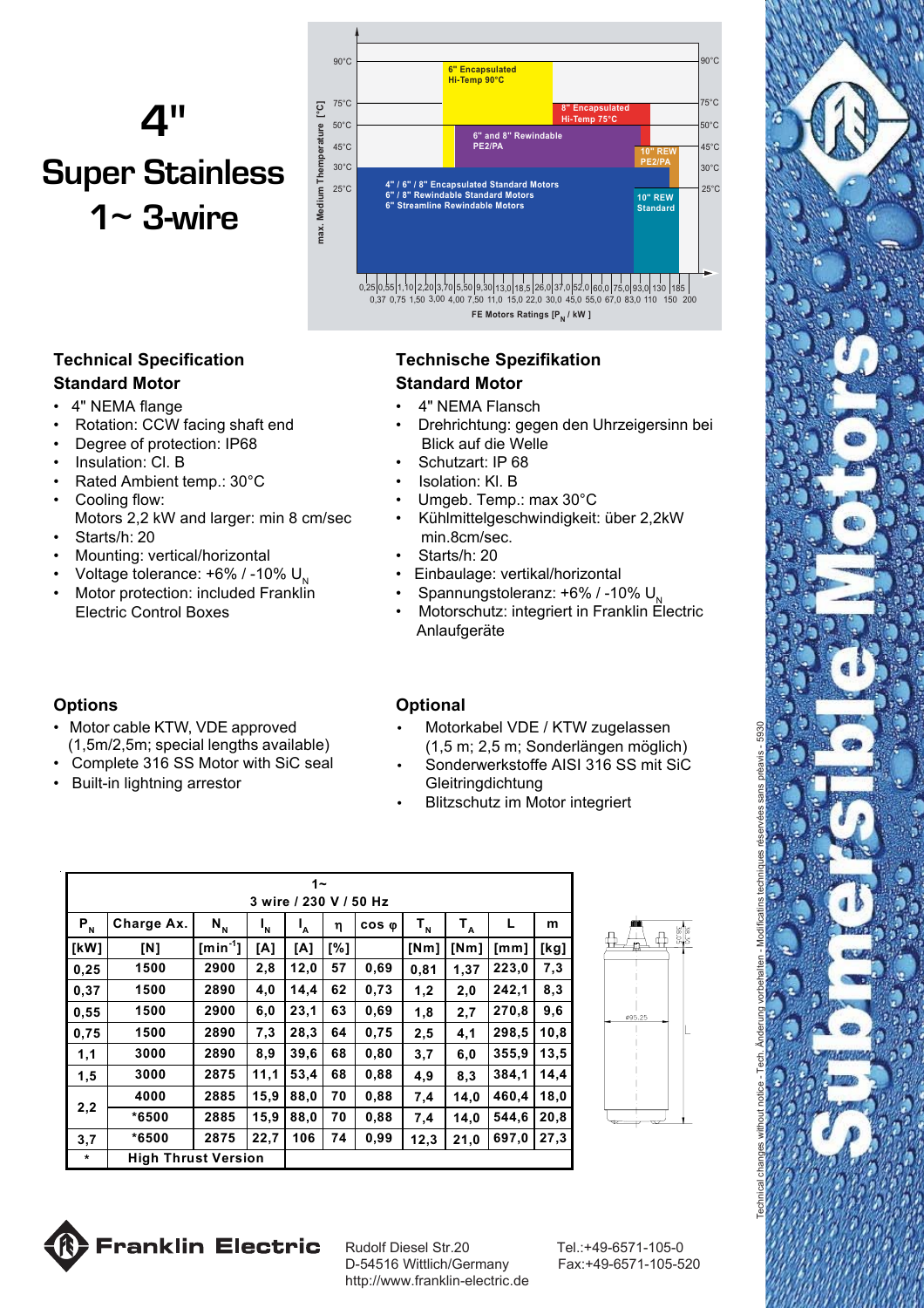

# **4" Super Stainless 3 ~**



# **SUBMERSIBLE MOTORS Quality in the Well**

Franklin Electric 4" three phase encapsulated Motors, manufactured to ISO 9001 standards, for three phase power supply. The motor offers you a maintenance free long life submersible pump application

# **UNTERWASSERMOTOREN**

**Qualität unter Wasser**

Franklin Electric 4" gekapselte Motoren, gefertigt nach ISO 9001, für den Betrieb am 3 Phasen-Netz. Mit diesen Motoren erhalten Sie einen wartungsfreien und langlebigen Antrieb für Ihre 4" Unterwasser -motorpumpe.

### **Product advantages:**

- Hermetically sealed stator. Anti track, self healing stator resin prevents motor burn out
- High efficiency electrical design (low operation cost, cooler winding temperature)
- Removable "Water Bloc" lead connector
- Cable material according to drinking water regulations (KTW approved)
- Water lubricated radial and thrust bearings
- All motors prefilled and 100% tested
- Non contaminating, water-filled design

### **Produktmerkmale:**

- Kurzschlußläufermotor mit hermetisch vergossenen Wicklungen, kriechstromfeste **Statorisolierung**
- Hoher Wirkungsgrad für geringe Betriebskosten
- austauschbare Motorkabel durch Steckverbindung "Water Bloc"
- Kabelmaterial entspricht der Trinkwasser-Verordnung (KTW geprüft)
- Alle Motoren sind vorgefüllt und 100% getestet
- Wasser-/Frostschutzfüllung, keine Kontaminierung des Brunnens



**Quality** Made by



**Franklin Electric**